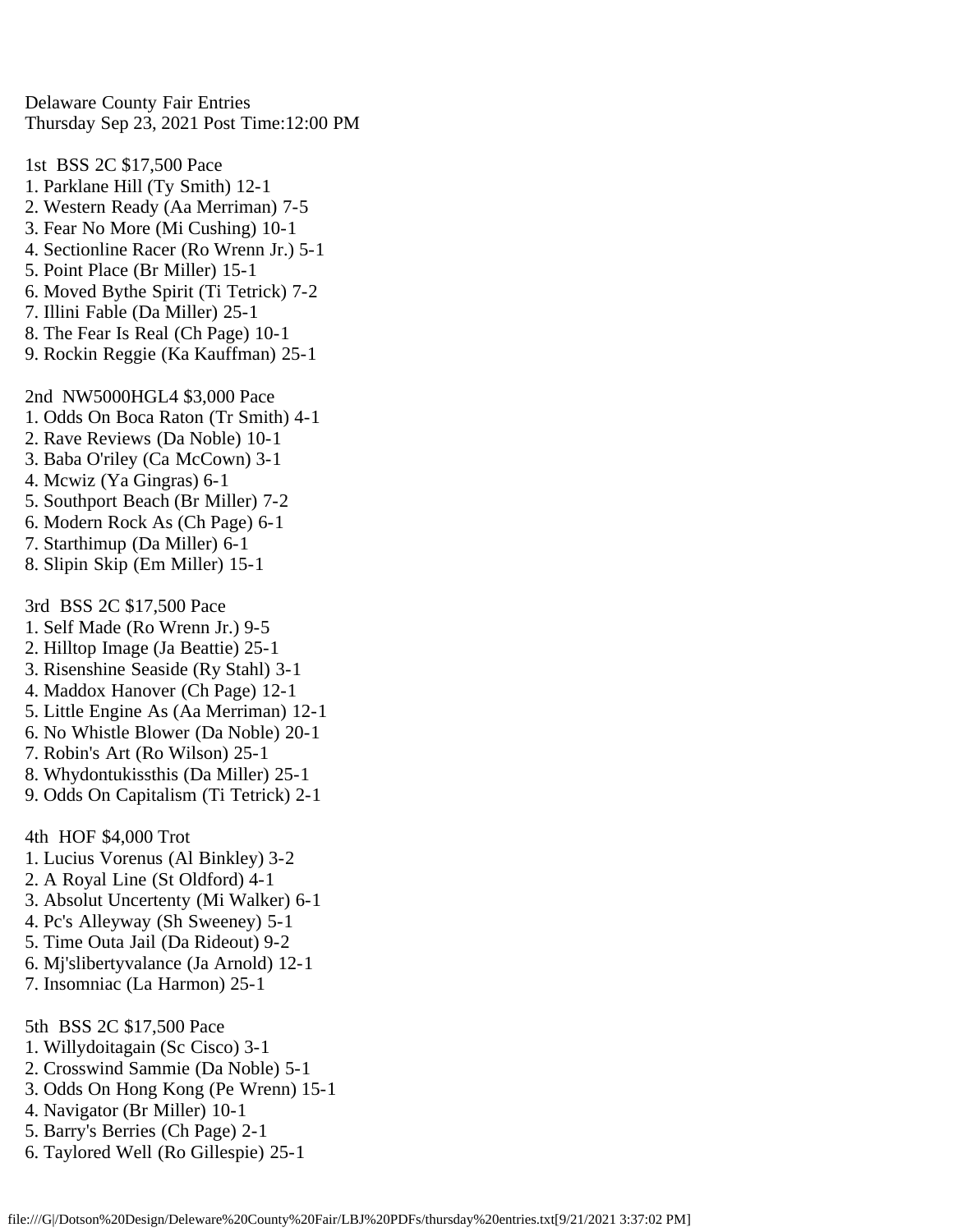7. Fluff Yeahh (Tr Smith) 8-1 8. Born To Run As (Aa Merriman) 10-1

9. Get Extreme (Sh Barker II) 8-1

6th 2YR C STBD \$45,330 Trot

- 1. Fiftyfour K (Ya Gingras) 6-5
- 2. Pretender (An McCarthy) 8-5
- 3. Flat Out Foxy (Da Shetler Jr) 6-1
- 4. Just For Trix (An Miller) 15-1
- 5. Takato (De Dunn) 20-1
- 6. Muscle Dan (Ch Page) 15-1
- 7. Summit City Sonny (Jo Putnam) 9-1

7th BSS 2C \$17,500 Pace

- 1. Kings Paradise (Aa Merriman) 15-1
- 2. Eminem Hanover (Ch Page) 6-1
- 3. Rock The Dragon (Da Miller) 8-1
- 4. Shane Falco (Br Miller) 5-1
- 5. Western Depth (Ke Kash Jr) 25-1
- 6. Cruisin Artie (Da Noble) 10-1
- 7. Dirge (Ca McCown) 3-1
- 8. Gratified (Ti Tetrick) 15-1
- 9. Velocity Chaps (Jo Sutton) 5-2

8th OBC 3C \$50,434 Trot

- 1. Peter's Royalty (Da Miller) 4-1
- 2. Malibu Kid (De Dunn) 6-1
- 3. Perron (Ro Wrenn Jr.) 6-1
- 4. Double Down K (Ya Gingras) 8-1
- 5. Lockbox (Ch Page) 2-1
- 6. Ilikedecupcakes (Hu Beatty) 25-1
- 7. Newsboy (W Wilder) 25-1
- 8. Dontforgetlittlman (Da Noble) 6-1

9th SigSeries \$12,000 Pace

- 1. Western's Last Gun (Ca McCown) 12-1
- 2. Catch Me Conrad (Ja Merriman) 7-2
- 3. Toureg Seelster (Ti Tetrick) 2-1
- 4. Ubuntu (Ko Noble) 8-1
- 5. American Schnapps (Ch Page) 25-1
- 6. Rose Run Ulysses (Da Miller) 7-1
- 7. Rock N Randy V (Ca Bateson) 6-1
- 8. Big Booty Rudy (Ch Presley) 9-2

10th OBC 3C \$54,350 Pace

- 1. Calvin L (Ha Le Van) 20-1
- 2. Gallant Star (Br Miller) 2-1
- 3. Laughagain Hanover (Da Noble) 4-1
- 4. Odds On Pick Six (Pe Wrenn) 5-2
- 5. I'm Sorry Man (Ch Page) 6-1
- 6. Jackie Moon (Aa Merriman) 15-1
- 7. Dontholdanythinbak (Da Miller) 20-1
- 8. Third Edition (De Dunn) 9-1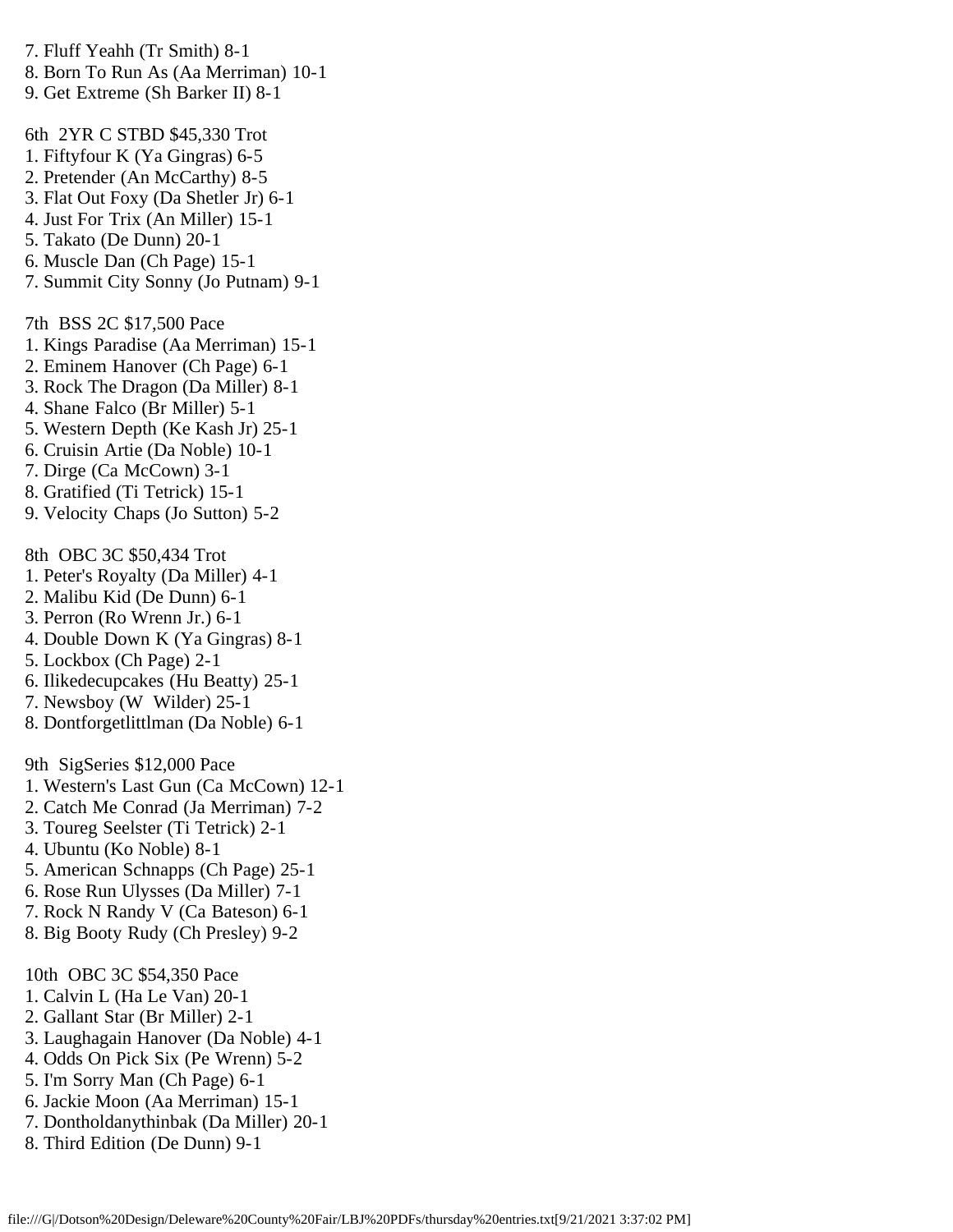- 11th OBC 3C \$50,434 Trot
- 1. Mcstoned Again (To Hall) 4-1
- 2. Charging Ahead (W Wilder) 25-1
- 3. Winning Ticket (Aa Merriman) 4-5
- 4. Shouldaknownbetter (Sc Zeron) 20-1
- 5. Burrow (Da Noble) 10-1
- 6. Street Gossip (Br Miller) 5-1
- 7. Awsome Paul (Ch Page) 15-1
- 8. Panzano (Tr Smith) 9-1

12th OBC 3C \$54,350 Pace

- 1. Red Camo (An Macdonald) 25-1
- 2. Charlie May (Br Miller) 8-5
- 3. Kb Mac (Hu Myers) 25-1
- 4. Odds On Shaggy (Ti Tetrick) 2-1
- 5. Barnard Hanover (Aa Merriman) 25-1
- 6. Four-Star Flash (Ro Wrenn Jr.) 7-1
- 7. Cyclone Union Jack (Da Miller) 25-1
- 8. Heart Of Chewbacca (Da Noble) 7-2

13th OLD OAKEN \$87,700 Trot

- 1. Sunny Crockett (An Miller) 4-1
- 2. Swingforthefences (Pe Wrenn) 5-2
- 3. Arnold N Dicky (De Dunn) 7-2
- 4. Mon Amour (Ak Svanstedt) 3-1
- 5. Boaster Coaster (An McCarthy) 25-1
- 6. Flemsteen (Aa Merriman) 10-1
- 7. Goodashim (Ya Gingras) 6-1

14th 2YR C STBD \$46,710 Pace

- 1. Captain Cowboy (Ya Gingras) 5-2
- 2. Good Deal (Ch Page) 5-1
- 3. Building Boost (Da Miller) 10-1
- 4. Dancin Sancho (Sc Zeron) 12-1
- 5. Anvil Hands (Ti Tetrick) 6-1
- 6. Birthday (Ro Wrenn Jr.) 9-5
- 7. I'll Take The Bet (W Wilder) 25-1
- 8. American Frontier (Tr Smith) 20-1

15th OBC 2C \$132,667 Pace

- 1. Gulf Shores (Ro Wrenn Jr.) 7-5
- 2. Rose Run X-Con (Aa Merriman) 25-1
- 3. Terminator (Ch Page) 5-1
- 4. Vintage Cowboy (Ma Kakaley) 9-1
- 5. Tre Cruz (Br Miller) 8-1
- 6. Sling Shock (Da Noble) 6-1
- 7. Springbridge Dragn (W Wilder) 25-1
- 8. Seaside Jet (Ty Smith) 12-1
- 9. Seaside Way (Da Miller) 12-1
- 10. Rose Run Xplosion (Ya Gingras) 15-1

16th JUG ELIM \$132,360 Pace

- 1. Borntobeshameless (Da Noble) 9-2
- 2. Lou's Pearlman (Ya Gingras) 2-1